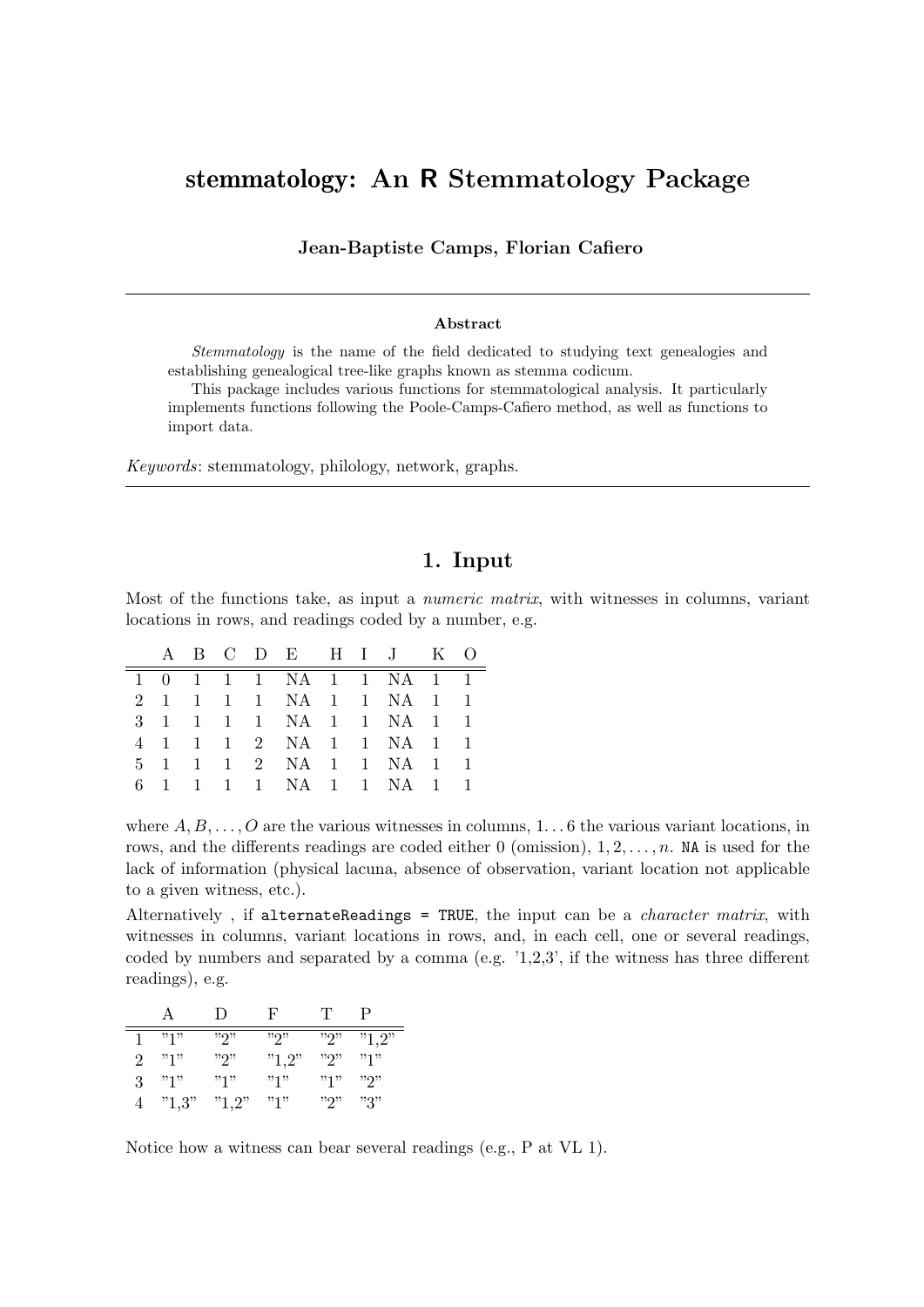#### 1.1. Create or import data

Data can be created inside R or imported. They can be imported by reading a csy file, for instance (e.g. with read.csv). They can also be imported from a TEI encoded apparatus in parallel-segmentation, either by using an XSL stylesheet, or the built-in function import.TEIApparatus.

The function import.TEIApparatus allows to import a TEI P5 encoded apparatus into a stemmatological matrix usable with other functions. It has some parameters to refine the import (variant types, . . . ), and can read either from disk or from an URL.

### 2. PCC Method

Functions are made available for the PCC method (See Camps and Cafiero 2014 or PCC for more details). The most important are

PCC global shell for the PCC functions;

PCC.Exploratory global function for exploratory methods of the PCC family;

PCC.Stemma Building the Stemma Codicum.

#### 3. Other functions

The package contains also various other functions, particularly aimed at detecting contamination. It contains for instance the function PCC.contam.

The package aims at making available various other stemmatological methods, including further functions for contamination detection, or for theoretical stemmatology.

# References

Camps, Jean-Baptiste, and Florian Cafiero. 'Stemmatology: An R Package for the Computer-Assisted Analysis of Textual Traditions'. Proceedings of the Second Workshop on Corpus-Based Research in the Humanities (CRH-2), edited by Andrew U. Frank et al., 2018, pp. 65–74, <https://halshs.archives-ouvertes.fr/hal-01695903v1>.

Camps, Jean-Baptiste. 'Detecting Contaminations in Textual Traditions Computer Assisted and Traditional Methods'. Leeds, International Medieval Congress, 2013, unpublished paper, [https://www.academia.edu/3825633/Detecting\\_Contaminations\\_in\\_Textual\\_Tradition](https://www.academia.edu/3825633/Detecting_Contaminations_in_Textual_Traditions_Computer_Assisted_and_Traditional_Methods)s\_ [Computer\\_Assisted\\_and\\_Traditional\\_Methods](https://www.academia.edu/3825633/Detecting_Contaminations_in_Textual_Traditions_Computer_Assisted_and_Traditional_Methods).

Camps, Jean-Baptiste, and Florian Cafiero. 'Genealogical Variant Locations and Simplified Stemma: A Test Case'. Analysis of Ancient and Medieval Texts and Manuscripts: Digital Approaches, edited by Tara Andrews and Caroline Macé, Brepols, 2015, pp. 69–93, [https://](https://halshs.archives-ouvertes.fr/halshs-01435633) [halshs.archives-ouvertes.fr/halshs-01435633](https://halshs.archives-ouvertes.fr/halshs-01435633), DOI: [10.1484/M.LECTIO-EB.5.102565.](http://dx.doi.org/10.1484/M.LECTIO-EB.5.102565)

Poole, Eric. 'L'analyse stemmatique des textes documentaires'. La pratique des ordinateurs dans la critique des textes, Paris, 1979, p. 151-161.